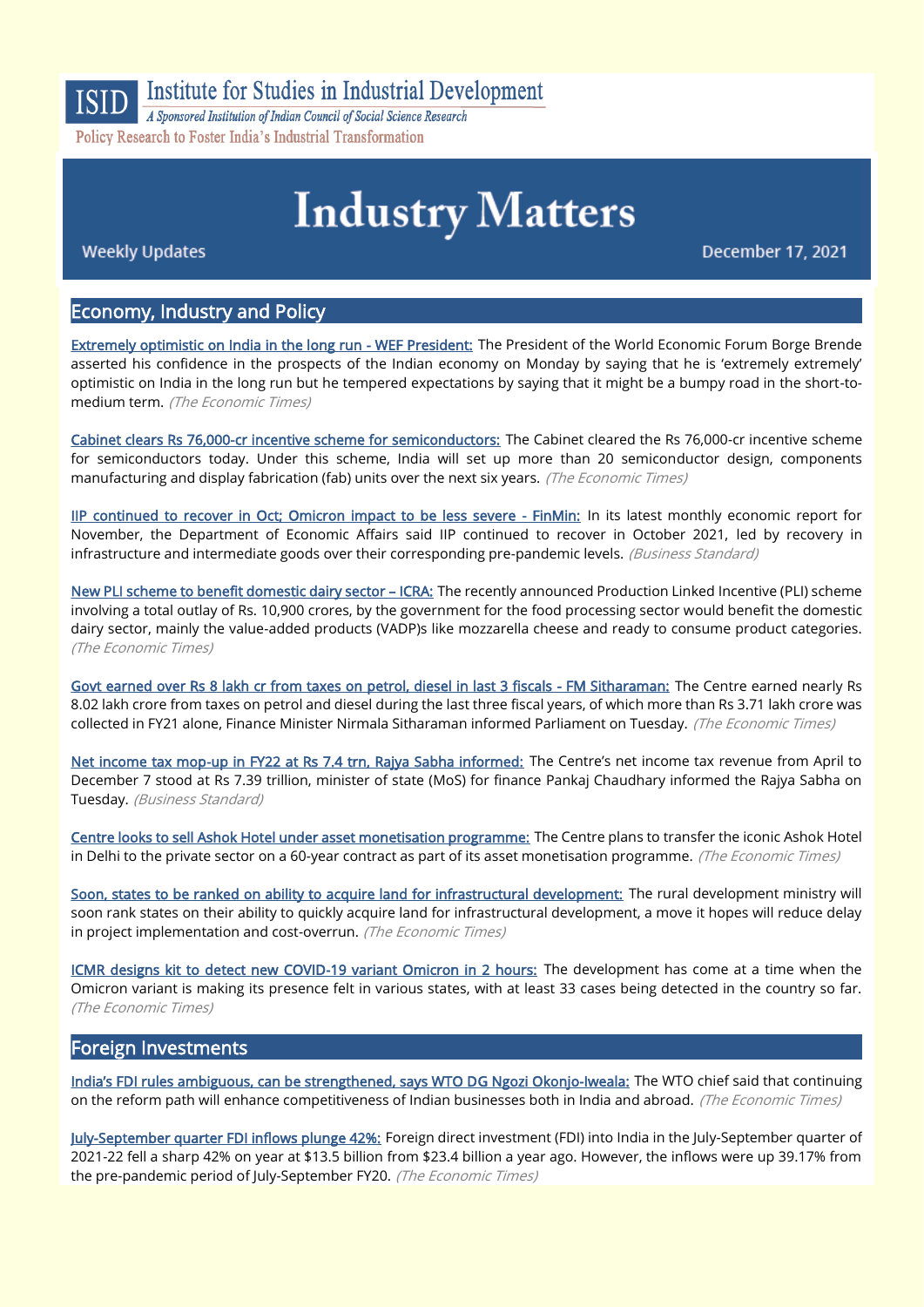[US' IDEX Corp to invest Rs 500 cr in India, to set up new plant in Guj:](https://economictimes.indiatimes.com/industry/cons-products/paints/us-idex-corp-to-invest-rs-500-cr-in-india-to-set-up-new-plant-in-guj/articleshow/88315461.cms) US-based IDEX Corporation, has drawn up plans to invest Rs 500 crore in the next three to five year time in its India operations. (The Economic Times)

[Natco board approves proposal to acquire US-based pharma company:](https://www.business-standard.com/article/companies/natco-board-approves-proposal-to-acquire-us-based-pharma-company-121121401195_1.html) Natco Pharma on Tuesday said its board has approved a proposal to acquire US-based Dash Pharmaceuticals LLC for a cash consideration of USD 18 million. (Business Standard)

# Trade Policy and Competitiveness

[Exports jump 27% to \\$30.04 billion in November:](https://economictimes.indiatimes.com/news/economy/foreign-trade/exports-jump-27-to-30-04-billion-in-november/articleshow/88282181.cms) India's merchandise exports rose 27.16 per cent to \$30.04 billion in November, government data showed on Tuesday. The exports stood at \$23.62 billion in November 2020. (The Economic Times)

[India-Israel bilateral trade likely to reach \\$4 bn this year:](https://www.financialexpress.com/economy/india-israel-bilateral-trade-likely-to-reach-4-bn-this-year/2381046/) The traditional sectors where both the countries are working together include cyber security, water, agriculture, medical device and medical care. (Financial Express)

[MG Motor India exploring export opportunities in UK, South Africa:](https://www.business-standard.com/article/automobile/mg-motor-india-exploring-export-opportunities-in-uk-south-africa-121121200213_1.html) Nepal is the first country but we are actively exploring other countries in the region, namely, Sri Lanka, Bangladesh and Bhutan. Also, we have got inquiries from the UK because the UK is right-hand market. (Business Standard)

[India's merchandise exports to grow 51% in April-Dec 2021 period - Exim Bank:](https://www.business-standard.com/article/economy-policy/india-s-merchandise-exports-to-grow-51-in-april-dec-2021-period-exim-bank-121121300725_1.html) India's merchandise exports are expected to grow by 51 per cent to about \$303.98 billion in nine months ending December 2021 over the same period in 2020, according to estimates by Export-import Bank of India. (Business Standard)

[Exports rise 44% during December 1-14:](https://economictimes.indiatimes.com/news/economy/foreign-trade/exports-rise-44-during-december-1-14/articleshow/88304396.cms) India's exports rose 44.41 per cent to \$16.46 billion year-on-year during December 1-14, 2021, according to preliminary data of the commerce ministry. Imports too grew 42.57 per cent to \$27.53 billion during the period. (The Economic Times)

[Bangladesh to import defence items from India under \\$500-million LoC:](https://economictimes.indiatimes.com/news/defence/bangladesh-to-import-defence-items-from-india-under-500-million-loc/articleshow/88318484.cms) Bangladesh will soon import defence related items from India under the USD 500 million Line of Credit provided by New Delhi as several identified equipment are being fast tracked, according to Foreign Secretary Harsh Vardhan Shringla. (The Economic Times)

[India-UAE to conclude trade pact talks next month - Piyush Goyal:](https://economictimes.indiatimes.com/news/economy/foreign-trade/india-uae-to-conclude-trade-pact-talks-next-month-piyush-goyal/articleshow/88263453.cms) "Hopefully by the end of this month or next month, we hope to conclude them (the negotiations) so that this would probably be one of the fastest trade agreement between two countries ever made," he said. (The Economic Times)

#### Corporate Sector

[HAL signs Rs 2,400 crore contract with BEL:](https://economictimes.indiatimes.com/news/defence/hal-signs-rs-2400-crore-contract-with-bel/articleshow/88312282.cms) The current order for development and supply of 20 types of critical avionics LRUs for Tejas Mk1A is a shot-in-the-arm for Make in India activity," said HAL CMD R Madhavan. (The Economic Times)

[Hindustan Syringes shuts plants, sets off shortage alarm:](https://economictimes.indiatimes.com/news/india/hindustan-syringes-shuts-plants-sets-off-shortage-alarm/articleshow/88216642.cms) It operates four manufacturing units within an 11-acre complex in Faridabad and has shut three of them, including its main plant, on being asked to do so by the state authority on Friday. (The Economic Times)

[No proposal to transfer ONGC's assets to OIL- Rameswar Teli:](https://economictimes.indiatimes.com/industry/energy/oil-gas/no-proposal-to-transfer-ongcs-assets-to-oil-rameswar-teli/articleshow/88257969.cms) There is no proposal at present to transfer India's biggest Oil and gas producer ONGC assets to smaller state-owned firm Oil India Ltd (OIL), Parliament was informed on Monday. (The Economic Times)

# MSMEs and Start-ups

[MSME dues - Over Rs 75,000 crore paid by govt between June 2020 and October 2021, says FinMin:](https://www.financialexpress.com/industry/sme/msme-fin-msme-dues-over-rs-75000-crore-paid-by-govt-between-june-2020-and-october-2021-says-finmin/2387871/) Government ministries, departments, and central public sector units (CPSUs) have cleared MSME dues worth Rs 75,471.78 crore during Covid. (Financial Express)

[Over 10 lakh MSMEs want PM Modi to reduce raw material prices back to pre-Covid levels:](https://www.financialexpress.com/industry/sme/msme-eodb-over-10-lakh-msmes-want-pm-modi-to-reduce-raw-material-prices-back-to-pre-covid-levels/2381517/) Over 10 lakh MSMEs associated with 200 national and regional industry associations in the country have urged the government to reduce raw material prices back to April 2020 levels. (Financial Express)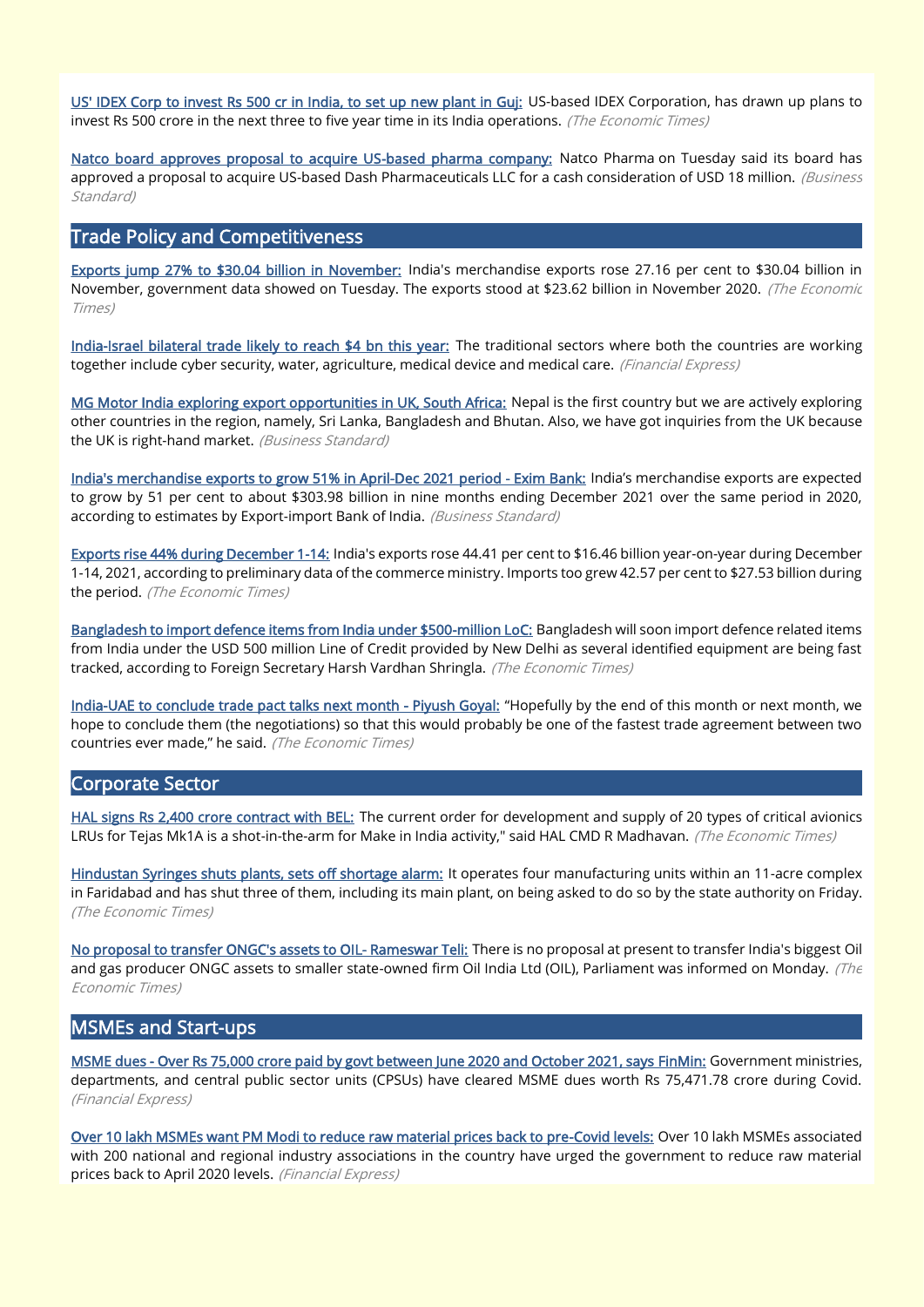[Byju's 13th most valued unicorn, first Indian start-up to reach \\$21-bn:](https://www.business-standard.com/article/companies/byju-s-13th-most-valued-unicorn-first-indian-start-up-to-reach-21-bn-121121300039_1.html) Byju's has become the first domestic start-up to reach a valuation of \$21 billion. It is ranked as the 13th largest unicorn in the globe based on the latest figures by CB Insights that go up to the beginning of December. (Business Standard)

[Amazon crosses 10 lakh sellers milestone across India:](https://www.business-standard.com/article/companies/amazon-crosses-10-lakh-sellers-milestone-across-india-121121501582_1.html) Amazon India on Wednesday said that over 10 lakh sellers are now selling on its e-commerce platform from across India. Notably, more than 90 per cent of the sellers on Amazon are small and medium local businesses (SMBs). (Business Standard)

### Employment and Industrial Relations

[Why demand for MGNREGS is expected to continue:](https://www.thehindubusinessline.com/economy/why-demand-for-mgnregs-is-expected-to-continue/article37971585.ece) Even as the economy is on the recovery track — spurring optimism about job creation and better employment prospects  $-$  a large part of the labour force, especially in the rural areas, continues to face challenges. (The Hindu BusinessLine)

[Maharashtra tops the list of Atmanirbhar Bharat Rozgar Yojana beneficiaries:](https://economictimes.indiatimes.com/news/economy/policy/maharashtra-tops-the-list-of-atmanirbhar-bharat-rozgar-yojana-beneficiaries/articleshow/88254149.cms?from=mdr) As per the response, Maharashtra has 0.64 million beneficiaries followed by 0.44 million in Gujarat, 0.53 million in Tamil Nadu, 0.31 million in Karnataka and 0.27 million in Uttar Pradesh. (The Economic Times)

[Post-lockdown, 1.5 million women lost jobs - Report:](https://www.thehindubusinessline.com/economy/post-lockdown-15-million-women-lost-jobs-report/article37971240.ece) India saw 1.5 million women losing their jobs after the lockdown last year, according to the State of India's Livelihoods report, prepared by Access Development Services, a livelihood support organisation. Total jobs lost during the period was 6.3 million. (The Hindu BusinessLine)

[Job market - Hiring outlook in India most optimistic in 8 years, says survey:](https://www.livemint.com/industry/human-resource/job-market-hiring-outlook-in-india-most-optimistic-in-8-years-says-survey-11639466174247.html) Indian employers have robust hiring intentions for the next three months, with 49 per cent of companies planning to add more staff in the January-March quarter, as employers are positive about achieving sustained post-pandemic recovery, a survey said on Tuesday. (Mint)

[India to create a pool of 85,000 high-skilled engineers under chips to startups:](https://economictimes.indiatimes.com/jobs/india-to-create-a-pool-of-85000-high-skilled-engineers-under-chips-to-startups/articleshow/88297718.cms) The chips to startups ecosystem will ready 85,000 engineers that will help India achieve its ambition of becoming a semiconductor powerhouse. (The Economic Times)

[Air India & Indian Airlines employees to come under the ambit of EPFO from January 1:](https://economictimes.indiatimes.com/industry/transportation/airlines-/-aviation/air-india-indian-airlines-employees-to-come-under-the-ambit-of-epfo-from-january-1/articleshow/88318863.cms) The shift to EPFO is expected to fetch higher returns on the provident fund kitty of Air India employees than what they were getting under the trust which was managed by the national carrier that was in huge losses. (The Economic Times)

#### Industrial Finance

[Corporate credit growth is seeing a turnaround](https://www.livemint.com/companies/news/corporate-credit-growth-is-seeing-a-turnaround-sbi-11639595751989.html) – SBI: Corporate credit growth is beginning to see a turnaround with the credit-deposit (CD) ratio of banks improving after the 20-month lull that came as a fallout of the coronavirus outbreak, according to State Bank of India (SBI) chairman Dinesh Khara. (Mint)

[PM Modi to address bank deposit insurance programme:](https://economictimes.indiatimes.com/wealth/personal-finance-news/pm-modi-to-address-bank-deposit-insurance-programme/articleshow/88220073.cms) In a path-breaking reform, bank deposit insurance cover was enhanced from Rs 1 lakh to Rs 5 lakh, it added. (The Economic Times)

[RBI comes out with PCA framework for NBFCs:](https://economictimes.indiatimes.com/industry/banking/finance/rbi-comes-out-with-pca-framework-for-nbfcs/articleshow/88277487.cms) The Reserve Bank of India (RBI) on Tuesday released a prompt corrective action (PCA) framework for non banking finance companies (NBFCs) detailing punitive action against shadow lenders in case their capital adequacy ratio falls or non performing assets (NPAs) rise above a certain threshold. (The Economic Times)

[Edelweiss ARC to double investments in retail bad loans:](https://economictimes.indiatimes.com/industry/banking/finance/banking/edelweiss-arc-to-double-investments-in-retail-bad-loans/articleshow/88308818.cms) Edelweiss Asset Reconstruction Company (ARC) is set to double its investments in retail bad loans to ₹1,000 crore as defaults are likely to grow and the prospects of a quick recovery in this segment are better than in corporate loans. (The Economic Times)

#### Technology and Innovation

[Targeted launch for crewed space mission Gaganyaan in 2022 - Govt:](https://economictimes.indiatimes.com/news/science/targeted-launch-for-crewed-space-mission-gaganyaan-in-2022-govt/articleshow/88297184.cms) The targeted launch for the crewed space mission (Gaganyaan) was before the 75th anniversary of Indian Independence in the year 2022. (The Economic Times)

[Tata Group in talks with Taiwan companies to make chips in India:](https://www.business-standard.com/article/companies/tata-group-in-talks-with-taiwan-companies-to-make-chips-in-india-121121500062_1.html) The Union government had earlier tried to bring in Taiwanese manufacturers Taiwan Semiconductor Manufacturing Company (TSMC) and United Microelectronics Corporation (UMC) for chip manufacturing in India. (Business Standard)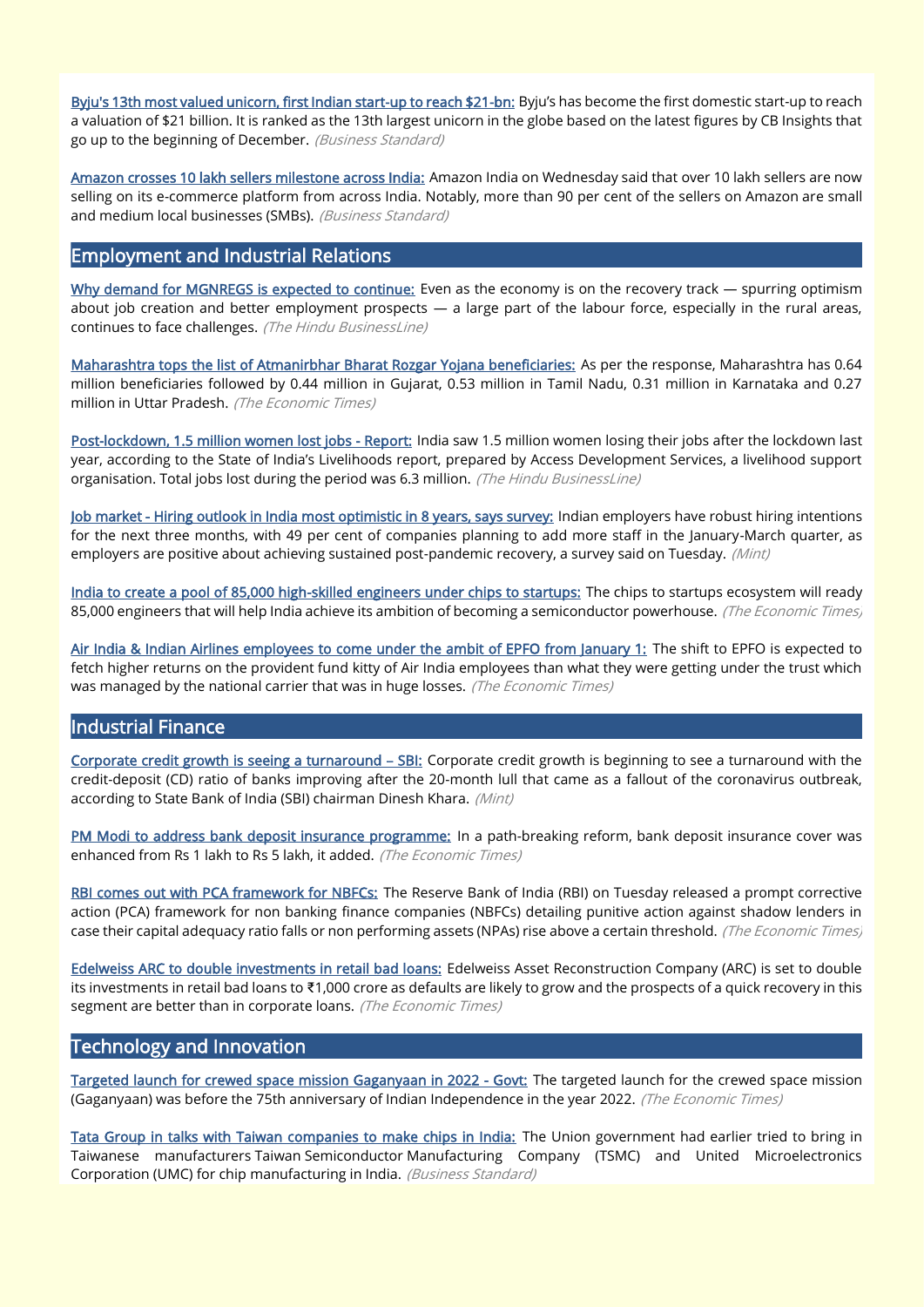[Extended Range Pinaka rocket system successfully test-fired:](https://economictimes.indiatimes.com/news/defence/drdo-successfully-tests-extended-range-pinaka-at-pokhran-range/articleshow/88220393.cms) The rocket systems that were tested at Pokharan field firing ranges were manufactured by a private industry following transfer of technology by the Defence Research and Development Organisation (DRDO). (The Economic Times)

[Cabinet approves reimbursement of Rs 1,300 cr on digital transactions using UPI, RuPay debit card:](https://economictimes.indiatimes.com/news/economy/finance/cabinet-approves-reimbursement-of-rs-1300-cr-on-digital-transactions-using-upi-rupay-debit-card/articleshow/88298447.cms) The minister said that the government will reimburse transaction charges levied on digital payments made by persons to the merchant as part of the merchant discount rate (MDR). (The Economic Times)

[Swiggy, ANRA run drone trials:](https://www.livemint.com/companies/news/swiggy-anra-run-drone-trials-11639596227621.html) Food delivery unicorn Swiggy has partnered with integrated airspace company ANRA Technologies to run more than 300 delivery trials of food and medicines using drones. (Mint)

[Reliance's JioMart integrates with WhatsApp for order placement:](https://www.livemint.com/industry/retail/jiomart-integrates-with-whatsapp-for-order-placement-11639575015990.html) Online ordering platform JioMart has deepened its engagement with WhatsApp, allowing shoppers to tap and shop via a JioMart business account on the Meta-owned messaging app. (Mint)

#### Industrial Infrastructure, Clusters and SEZs

[In-principle approval accorded to Jaitapur site for setting up 6 nuclear power reactors](https://economictimes.indiatimes.com/industry/energy/power/in-principle-approval-accorded-to-jaitapur-site-for-setting-up-6-nuclear-power-reactors-govt/articleshow/88320981.cms) – Govt: In-principle approval has been accorded to a site in Maharashtra's Jaitapur for setting up six nuclear power reactors of 1,650 MW each in technical cooperation with France, the government said on Thursday. (The Economic Times)

[Govt sanctions 23 road projects worth over Rs 1,814 crore in Madhya Pradesh under central scheme:](https://www.financialexpress.com/infrastructure/govt-sanctions-23-road-projects-worth-over-rs-1814-crore-in-madhya-pradesh-under-central-scheme-details-here/2381319/) These road projects, which have been approved under the Central Road Fund scheme, have a length of over 600 kilometres, according to MP Chief Minister Shivraj Singh Chouhan. (Financial Express)

[5,809 Smart CityProjects under implementation/completed till November 2021:](https://pib.gov.in/PressReleasePage.aspx?PRID=1780910) As on 12 November 2021, 6,452 projects worth ₹ 1,84,998 crore (90%) have been tendered, out of which 5,809 projects worth ₹ 1,56,571 crore (85%) are under implementation/completed. (Press Information Bureau)

[Olectra Greentech to set up India's biggest electric bus factory with 10,000 units capacity:](https://auto.economictimes.indiatimes.com/news/commercial-vehicle/mhcv/olectra-greentech-to-set-up-indias-biggest-electric-bus-factory-with-10000-units-capacity/88210264) Olectra Greentech, India's largest manufacturer of electric buses, setting up the country's biggest electric bus factory with a capacity of 10,000 units on the outskirts of Hyderabad, as it plans to grab a larger share of cleaner mobility incentivised by the government. (The Economic Times)

[Tamil Nadu CM MK Stalin announces Rs 1,242 crore worth of infrastructural projects:](https://economictimes.indiatimes.com/news/economy/infrastructure/tamil-nadu-cm-mk-stalin-announces-rs-1242-crore-worth-of-infrastructural-projects/articleshow/88229036.cms) Tamil Nadu Chief Minister M K Stalin on Saturday announced Rs 1,242 crore worth of infrastructure schemes for Salem district, including underground drainage system, amenities for additional drinking water supply, a flyover and a textile park. (The Economic Times)

[Private sector invests Rs 15,164.25 crore in road construction till November this fiscal:](https://economictimes.indiatimes.com/news/economy/infrastructure/private-sector-invests-rs-15164-25-crore-in-road-construction-till-november-this-fiscal/articleshow/88318430.cms) Road Transport and Highways Minister Nitin Gadkari said private sector investment in road construction in 2020-21 and 2019-20 was Rs 12,475.53 crore and Rs 21,925.98 crore, respectively. (The Economic Times)

[Govt exploring public financing for road infra projects](https://economictimes.indiatimes.com/news/economy/infrastructure/govt-exploring-public-financing-for-road-infra-projects-gadkari/articleshow/88299524.cms) - Gadkari: The government is working on a scheme to raise funds from the public at 6 per cent annual interest rate for road infrastructure projects, union minister Nitin Gadkari said on Wednesday in the Rajya Sabha. (The Economic Times)

[Bengaluru needs better infrastructure to be a global tech hub](https://economictimes.indiatimes.com/tech/tech-bytes/bengaluru-needs-better-infrastructure-to-be-a-global-tech-hub-industry/articleshow/88299433.cms) – Industry: While Bengaluru has performed well on its own to become a massive technology hub for the country, it needs more investments from the central government to help it compete with global tech hubs. (The Economic Times)

[Study suggests India could economically meet electricity demand through renewables by 2030:](https://economictimes.indiatimes.com/industry/renewables/study-suggests-india-could-economically-meet-electricity-demand-through-renewables-by-2030/articleshow/88211090.cms) The report shows that India could economically meet its electricity demand, which is expected to double by 2030, through renewables and complementary flexible resources, including energy storage, agricultural load shifting, and hydropower, and optimally utilizing the existing thermal power assets in the country, stated US Department of State media note. (The Economic Times)

#### Sustainable Industrialisation

[Circular economy - From ship to chip, a \\$500 billion opportunity awaits India:](https://economictimes.indiatimes.com/small-biz/sme-sector/circular-economy-from-ship-to-chip-a-500-billion-opportunity-awaits-india/articleshow/88310905.cms) Circular economy involves reusing, recycling, repairing, refurbishing and sharing of products. It encourages reusing or recycling a product instead of throwing it away and causing pollution and triggering climate change events. (The Economic Times)